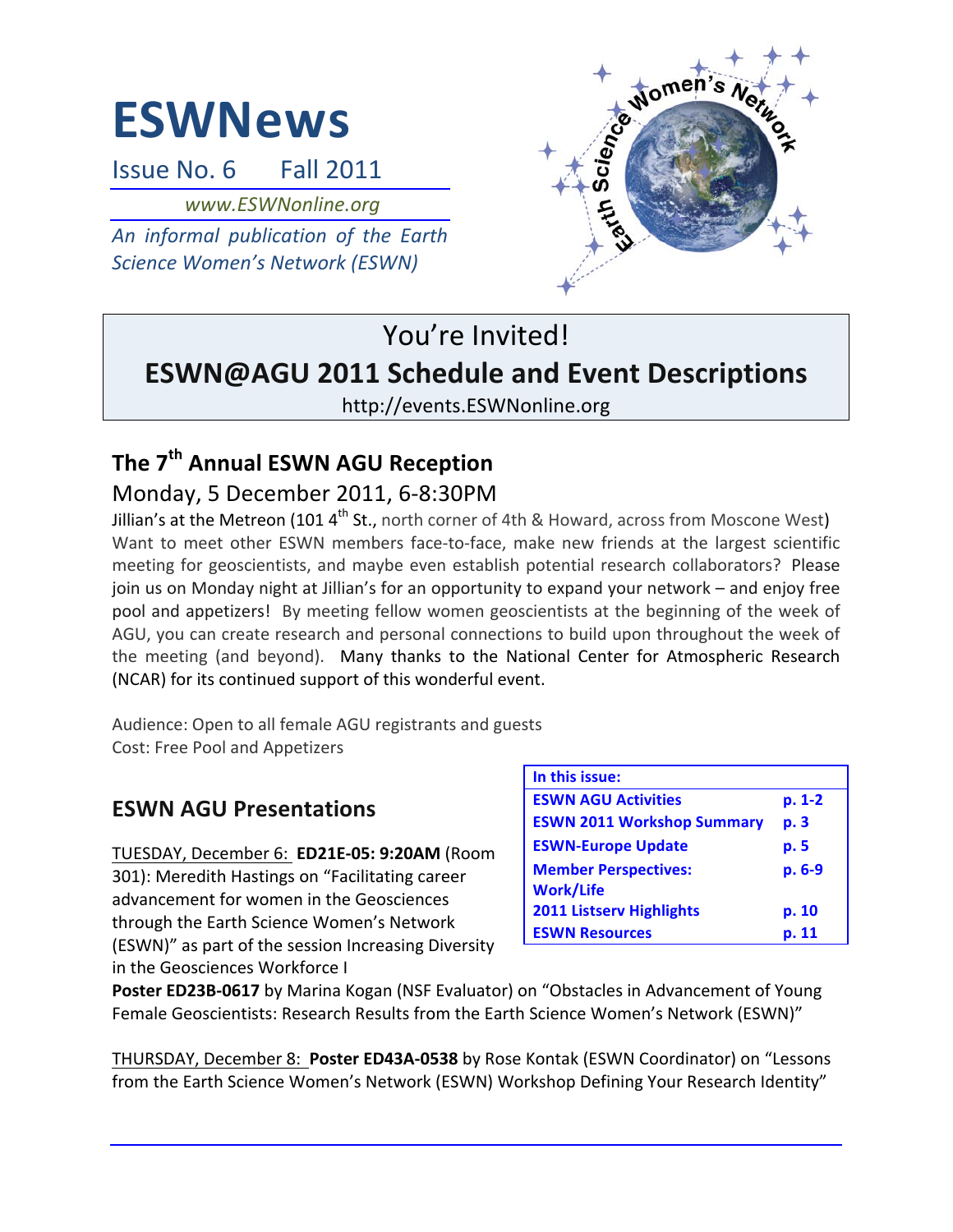## AGU 2011 WORKSHOPS: Wednesday, December 7

### **Marriott Hotel Golden Gate A: 55 4<sup>th</sup> Street (across the street from Moscone West)**

ESWN will host two workshops this year, co-sponsored by the AGU Education and Career Services. Visit **http://events.eswnonline.org** for more information and detailed agendas.

## 1. **Navigating the NSF System Wednesday 7 December, 9:00 AM-noon**

How do you make your proposal as NSF-savvy as possible? How do you best describe your broader impacts? What is cutting edge in data management? How do you identify the best program for application? How do you access available education and outreach funds? There are always new initiatives starting at NSF, beyond core programs. How do you identify these opportunities? How are initiatives different than core programs? How can you design



effective integrated research? Answer these questions and meet in small groups with Program Officers, get to know what they are looking for, and learn how to ask the right questions, give the right answers and get funded. This workshop is open to all AGU Fall Meeting attendees and will be particularly helpful to early career to mid-career participants, especially graduate students, post-docs, researchers, and tenure-track faculty thinking about applying for NSF funding for the first time. This workshop is being sponsored by ESWN and AGU Education. Audience: Open to all AGU registrants and guests

Location: San Francisco Marriott Marquis, Golden Gate A Cost: Free

### **2. How to Network for Professional Growth**

### **Wednesday 7 December, 2:00-5:00PM**

Networking may be the most important scientific skill that we do not learn in grad school. Effective networking helps connect you with jobs, collaborators, funding, mentors, and recognition for your work. Person-to-person connections also lead to a more rewarding professional experience, reducing feelings of isolation and helping to build support systems and friendships. Our expert panel of networkers can advise on how to cultivate formal and informal mentors, including your peers and colleagues; to use social media and online tools to boost your image and perceived expertise; and to communicate effectively on personal and professional levels to a variety of audiences. This workshop is targeted to early career to midcareer scientists, especially graduate students, post-docs, researchers, and tenure-track faculty. This workshop is sponsored by ESWN and AGU Education.

Audience: Open to all AGU registrants and guests Location: San Francisco Marriott Marquis, Golden Gate A Cost: Free

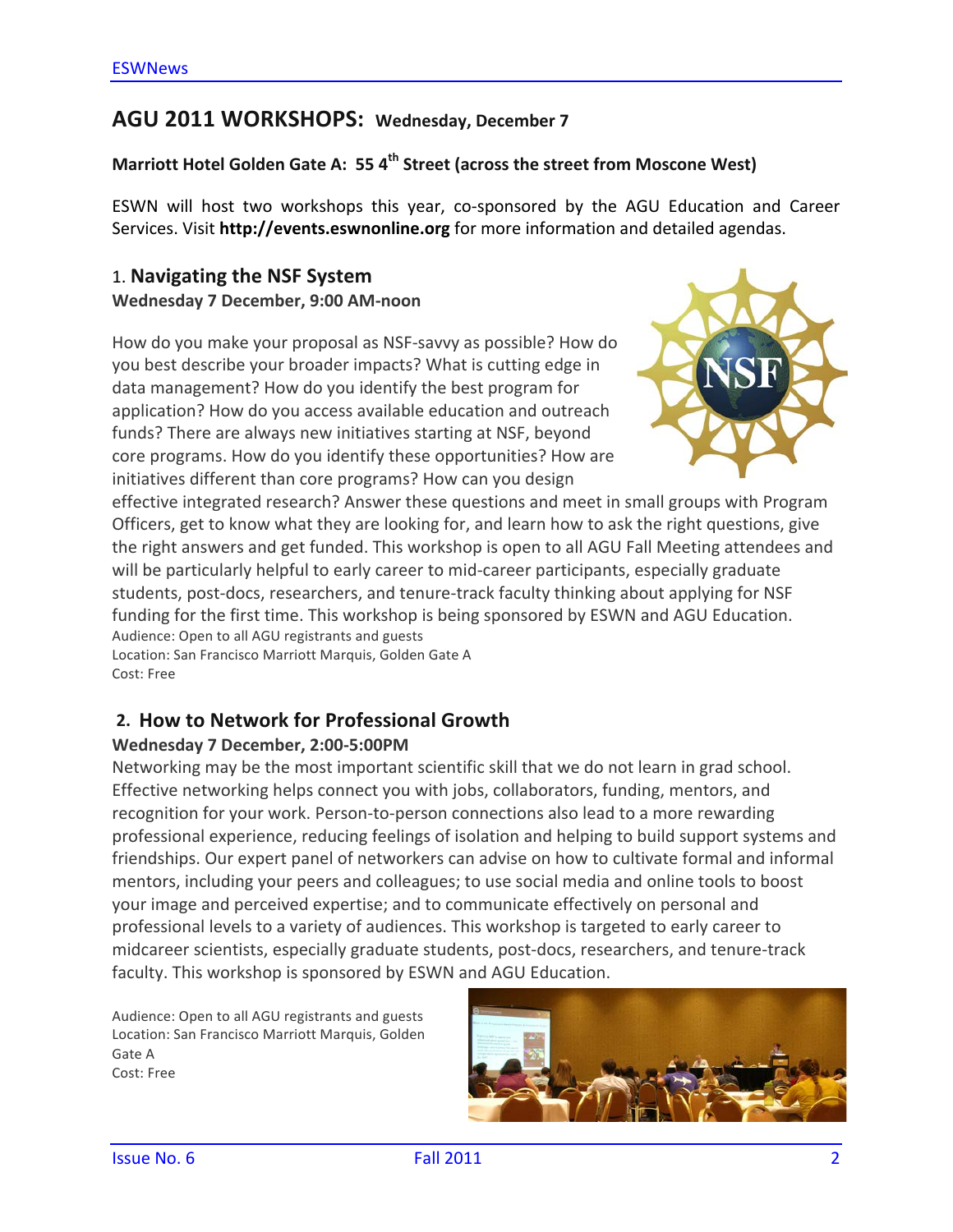## **ESWN 2011 Professional Development Workshop**

ESWN hosted the 2011 professional development workshop "Defining Your Research Identity" June 6-8 at the National Center for Atmospheric Research (NCAR). Fifty-one women from 21 different universities and 5 national laboratories participated. Participants included various career stages, from graduate students (15) and post-doctoral researchers (13), to tenure track faculty (5) and research positions (10). The goals of the workshop included the identification of personal strengths, defining a personal and professional mission statement, networking with other ESWN members, and putting our mission into action.

The first day, participants used Strengthsfinder 2.0 to identify and better understand personal strengths and develop their mission statement. All participated in activities allowing informal networking, creating a supportive community 



environment that allowed for deeper sharing of values among the group. On the second day, workshop participants learned mechanisms for successfully carrying out their values and missions professionally. Participants learned strategies for planning, writing, and creating accountability. The slides and some of the resources were made available to all FSWN members.

The second night of the workshop, a panel of senior women scientists provided some extremely interesting insight about careers, research, and work-life balance. Maura Hagan (Senior Scientist and Deputy Director of NCAR), Meghan Miller (President, UNAVCO), and Jana Milford (Professor, Mechanical Engineering, University of Colorado at Boulder) told their personal and professional stories to the ESWN participants and invited SOARS protégés. With additional support from the NCAR Diversity Program, the event was followed by a more formal dinner that provided an opportunity for more intimate Q&A and networking with the established scientists and among the workshop participants.

The final day of the workshop provided time to put the tools and knowledge learned over the previous two days into action. At an optional poster session, some participants presented their research with new tools to credit themselves and effectively sharing their accomplishments, while the audience implemented new styles of questioning and listening. To finish the workshop, participants worked with one another to develop research statements, web site summaries, job applications, etc. As a follow up, accountability groups and partnerships were organized for the participants, with additional less formal connections continued.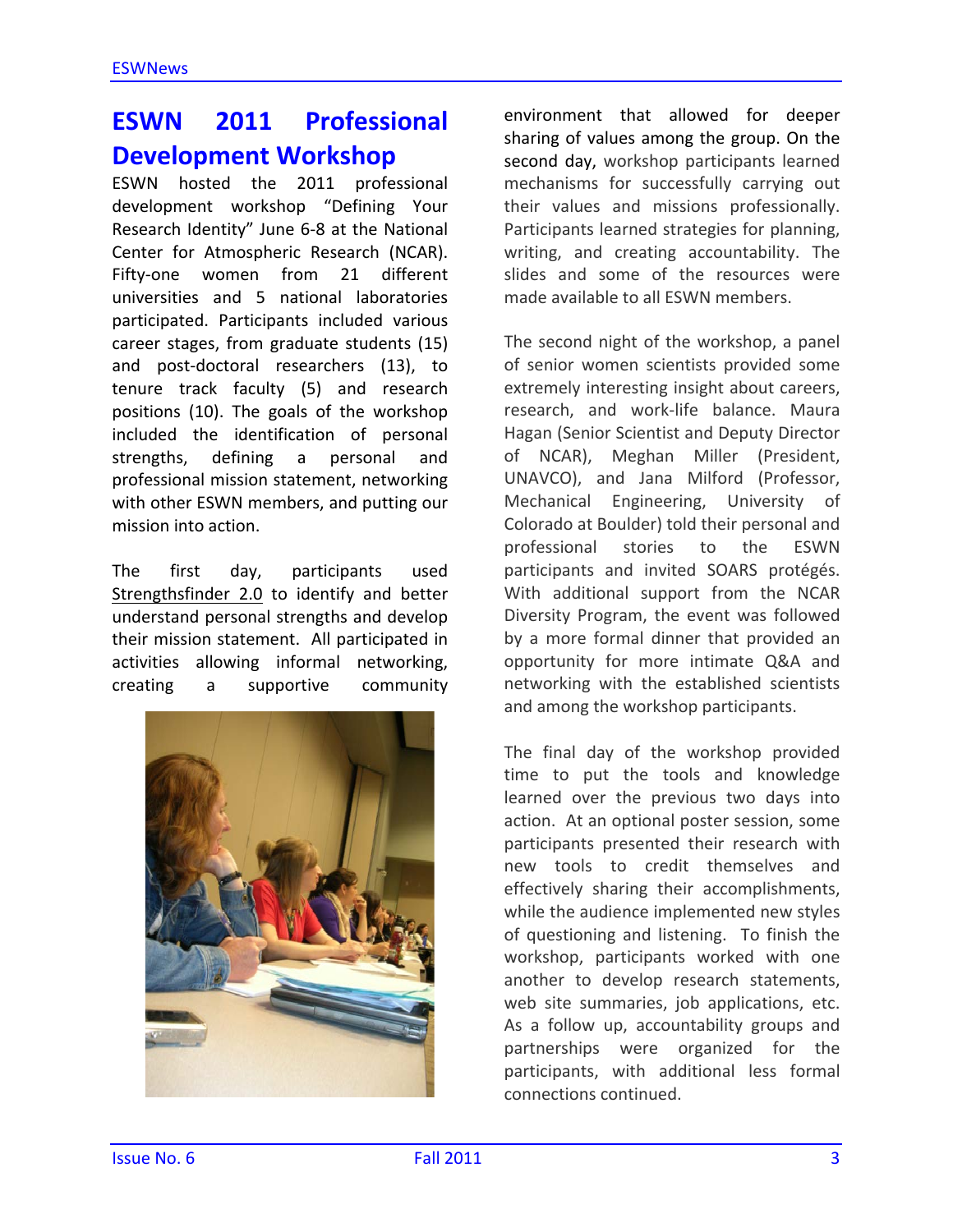The success of the workshop was assessed by Marina Kogan and Sandra Laursen (CU-Boulder). An initial survey was given to the participants before the workshop and follow-up assessments will be given in the future to determine the impact of the workshop on the participants as they move forward in their careers. Some of their data and lessons learned in the planning of the workshop will be presented in a poster (ED43A-0539) *Lessons from the Earth Science Women's Network (ESWN) Workshop "Defining Your Research Identity"* at the 2011 AGU Fall Meeting. Special thanks to our organizers Christine Wiedinmyer and Rose Kontak and logistical assistance from Joanne Martin (NCAR).



## **NSF Grant and Board Update**

Meredith Hastings and Rose Kontak, Brown University

2011 has been a big year for ESWN. Marking the 50% point of the NSF ADVANCE PAID grant, ESWN hosted its first professional development workshop in Boulder this past June on "Defining Your Research Identity". The grant not only made the workshop possible but also afforded ESWN the ability to offer travel support to a number of attendees. Be on the lookout for announcements for 2012 ESWN workshop on "Skills for Networking and Communication," in Madison, WI tentatively scheduled for June 4-6, 2012.

This year was also was our first time organizing an event at the Geological Society of America meeting with a workshop on "Navigating the NSF". Over 50 attendees of the conference attended our workshop and interacted with over a dozen NSF GEO program officers. Many thanks to Lisa Park-Boush for committing so many NSF program officers! We will be offering a similar workshop again this year, check the  $ESWN@AGU$  schedule for all our activities.

Another great place to learn about ESWN-sponsored activities is the events section of our website: http://events.ESWNonline.org. The blog-based page has upcoming events and some online resources like a list of the books recommended over a popular thread from July and leadership board recommended reading for professional development. Our new web center will feature searchable archives and a member database and is currently in beta testing.

Finally, this year Amanda Staudt retired her position on the ESWN leadership board. The current members of the board include: Manda Adams, Agatha DeBoer, Meredith Hastings, Tracey Holloway, Erika Marin-Spiotta, Allison Steiner and Christine Wiedinmyer. If you have wanted to get more involved in the broader planning of ESWN events and planning, be on the lookout for upcoming board election notices. And of course, continue to plan and participate in regional and conference-based get-togethers and listserv discussions.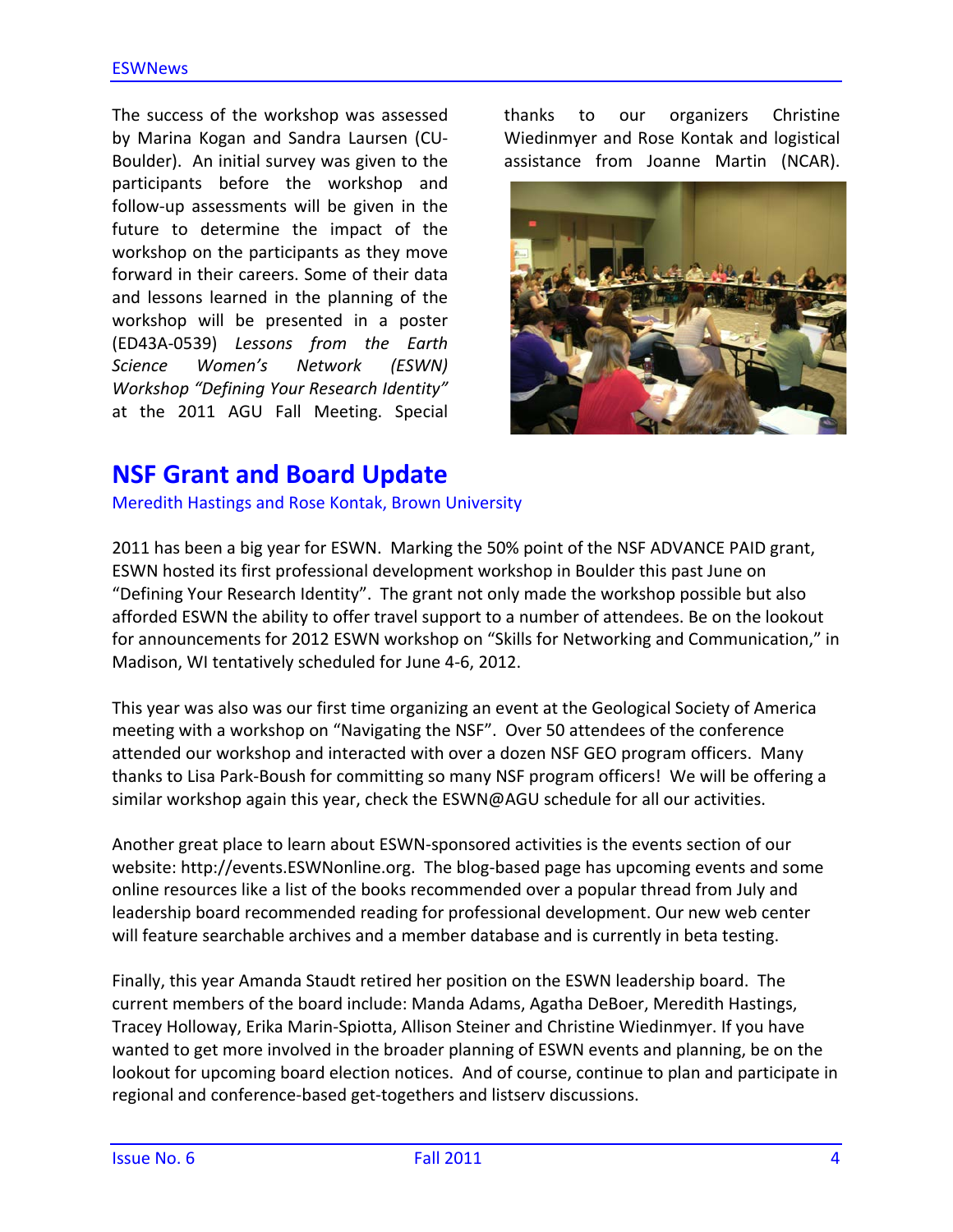## **ESWN-Europe Update**

Agatha de Boer, Stockholm University

ESWN-Europe is a committee that is focused on broadening ESWN activities in Europe. We currently consist of 8 members: Agatha de Boer (Stockholm U., Sweden), Amelie Kirchgaessner (British Antarctic Survey, UK), Delphine Deryng (U. of East Anglia, UK), Elke Hodson (Fed. Res. Inst., Switzerland), Jaana Bäck (U. of Helsinki, Finland), Mirjam Glessmer (U. of Bergen, Norway), Parv Suntharalingam (U. of East Anglia, UK), and Sam Burgess (Earthwatch, UK). If you have suggestions for us, please contact me at Agatha.deboer@geo.su.se.



### *2011 Activities:*

As every year, ESWN-Europe hosted an ESWN reception at the European Geophysical Union meeting in Vienna. Many thanks to ESWN volunteers, Holy Dail, Sarah Derouin, and Jennifer Marlon, for organizing and leading the reception. After the reception about six ESWNers went out for dinner at the delightful Viennese restaurant Palatschinkenpfandl which is now fast becoming a traditional hangout for us. ESWN also participated in the EGU 



townhall meeting on Women in Geoscience where Holy Dail gave a presentation about ESWN.

- In September, ESWN-Europe submitted a proposal, led by Amelie Kirchgaessner, to the Elsevier's foundation to expand ESWN activities in Europe. We hope, among other things, to host a workshop at EGU for the upcoming 3 years. Results are announced in December. Keep your fingers crossed!
- Other activities in the region this year has been an informal ESWN dinner in Bergen (Norway), organized by members Annette Samuelsen and Nadine Goris. The women attending represented the Bjerknes Centre, the Geophysical Institute, and the Nansen centre and there were also two international guests. The gathering was a lot of fun and a repeat is on the agenda.

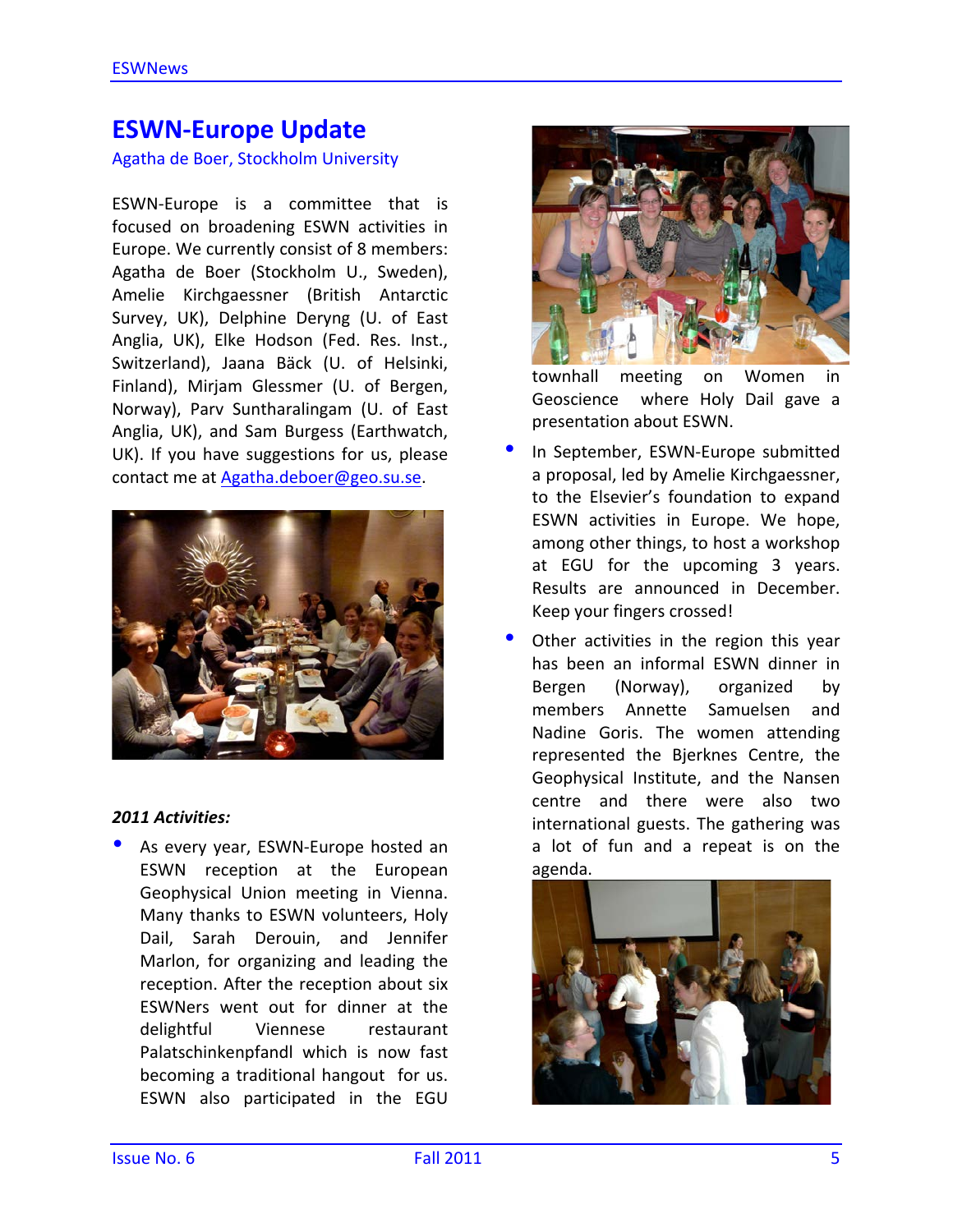## **ASCENT Update, Year 3**

Gannet Hallar, Storm Peak Laboratory



Atmospheric Science Collaborations and Enriching NeTworks

 $A$ TMOSPHERIC SCIENCE COLLABORATIONS AND ENRICHING NETWORKS  $(ASCENT)$  is a

program focusing on women in atmospheric science/meteorology and is designed to initiate positive professional relationships among female faculty of different ranks and postdoctoral researchers. The National Science Foundation's ADVANCE program funds ASCENT. To date, ASCENT consists of three annual three-day summer workshops in Steamboat Springs, Colorado with follow-up reunion events at major national meetings. These workshops include a tour of Storm Peak Laboratory, a high elevation atmospheric science research facility operated by the Desert Research Institute. From July 12-15, 2011, a wonderfully talented group of female scientists attended the ASCENT workshop, with Dr. Sonia Esperanca from the National Science Foundation as the keynote speaker. In addition to Dr. Esperanca, 12 senior scientists, 19 junior scientists, and four graduate students participated in the ASCENT workshop (participants shown in Figure 1). These scientists represented 27 different institutions across the United States. In addition to the summer workshop. ASCENT also sponsored a networking event for women at the American Association for Aerosol Research (AAAR) Annual Conference in Orlando, Florida on October 4, 2011. Over 60 women attended the event at AAAR, as shown in Figure 2. The women of ASCENT will gather at the American Geophysical Union Fall Meeting for lunch on December 6, 2011. A full-length documentary on women in atmospheric science, based on ASCENT, is under production by Adhoc Productions L.L.C., led by Ilo Orleans. This film will be released in 2012, and initial clips from this film are available now on the ASCENT website: www.ascent.dri.edu.



## **The Work/Life** Perspectives from ESWN Members

If you were playing Mad-Libs, how would you fill in the above blank? For many, there comes a time (or several times!) in life that will have you thinking long and hard about what your own choices about how much time you want to spend at work and for yourself. Maybe you are thinking about your career path and how best to choose one to achieve balance. Or perhaps you are in a phase where you have sidelined one for the other, and are thinking about how to get things back on track. Whether you are single or married, in the family way or childfree, all of us struggle to fit in the things in life that will help keep us balanced and sane. In this column, I ask four ESWN members at various career stages how they would fill in this blank. Here's what they had to say...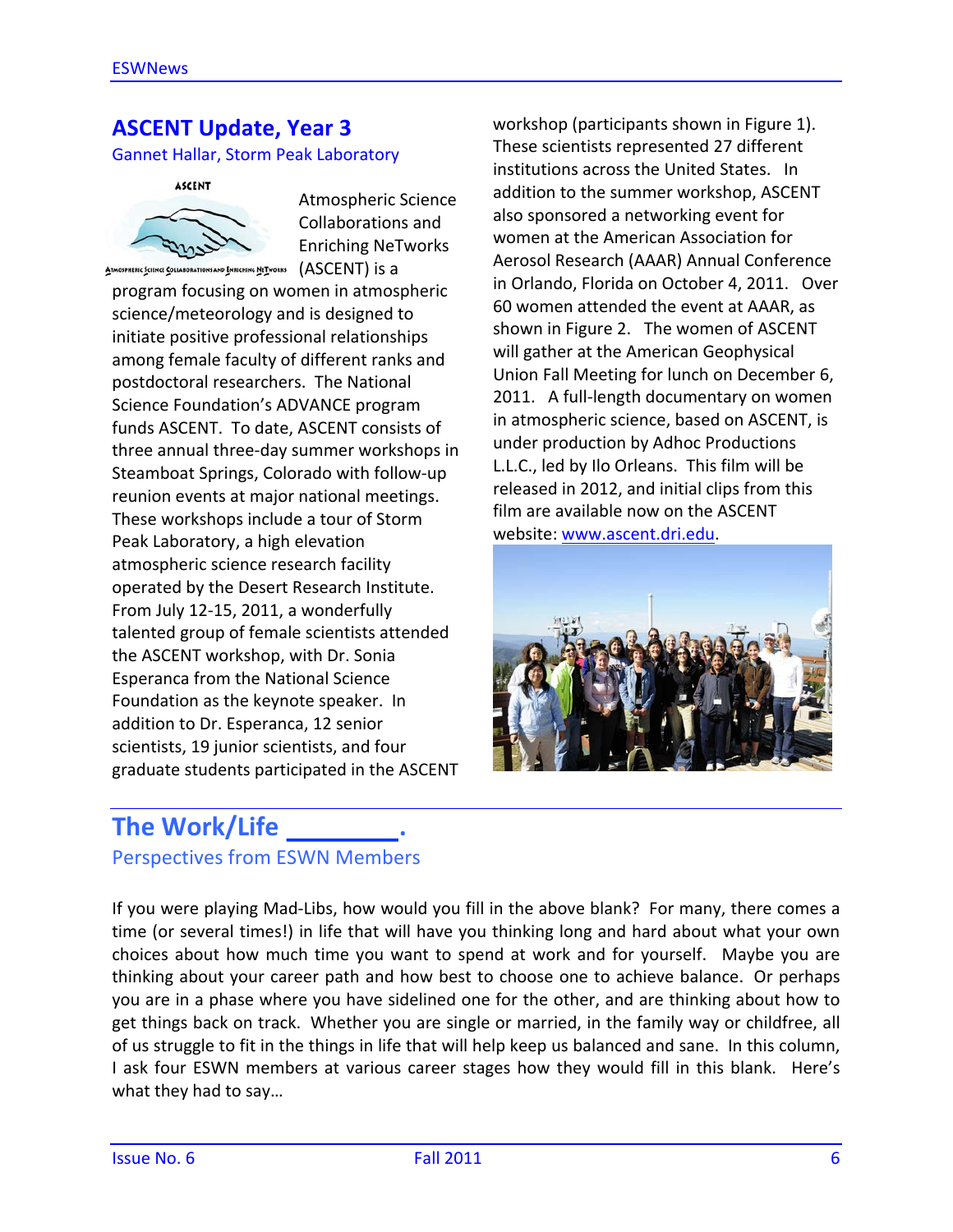Kate Huntington, University of **Washington** The Work/Life Flexplan



Academics enjoy

enormous freedom, but as a new momprofessor it can feel like the only freedom one "enjoys" is the freedom to work all the time. Instead, focusing on the freedom to be flexible has helped me find a satisfying balance at home and on the job. Although few institutional policies are in place to support this balance, administrators and colleagues strived to be flexible when I asked for help. They covered my classes when I went on bed rest and the baby arrived early, let me use my startup for summer salary when the university did not provide paid maternity leave and I could not work on grant-funded projects, and lightened the teaching load my first quarter back. I had the freedom to work flexible hours, to work from home, and to continue nursing long after my friends in other professions had to stop. Formal networks like ESWN provided a flexible forum for discussion and community support. But most importantly, an informal network (mine is loosely based on the peer mentoring model in the book *Every* other *Thursday*, by Ellen Daniell) of women from different departments across my own university helped me figure out what I wanted and needed so I could ask for it. It may be a while before institutional policies are changed or even communicated effectively. In the meantime, learning what, when and how to ask for support will help women take advantage of the flexibility

academia offers so they can enjoy the other freedoms of the job.

I wish there were more hours in a day. And I wish I didn't have to decide between checking my professional ambitions and checking out of quality time with my family. But I do make that decision in small and big ways on an hourly basis. The life that results is not, um, easy. But who wants easy when I can choose fun, engaging, satisfying, surprising, and full of new challenges each day? Even in the throes of pre-AGU panic, I am still grateful those choices are mine to make. 

## Stephanie Shaw, EPRI

Work/Life.

I've never liked the typical completion of 



that phrase. "Balance" immediately establishes a false dichotomy between work and "real life". Isn't the career that has inspired me for almost two decades part of my real life? "Balance" also implies if we work hard enough we can have it all, and simultaneously. One imagines a precariously perched labyrinth, which we're constantly running through to keep things level. That sounds like a miserable life to me; one that doesn't allow the time or mental focus to enjoy unexpected treasures - that 'a-ha!' research moment, catching my husband's eye over a joke, or sharing my toddler's amazement at the world. Worklife balance is not a time-management issue, but a state-of-mind.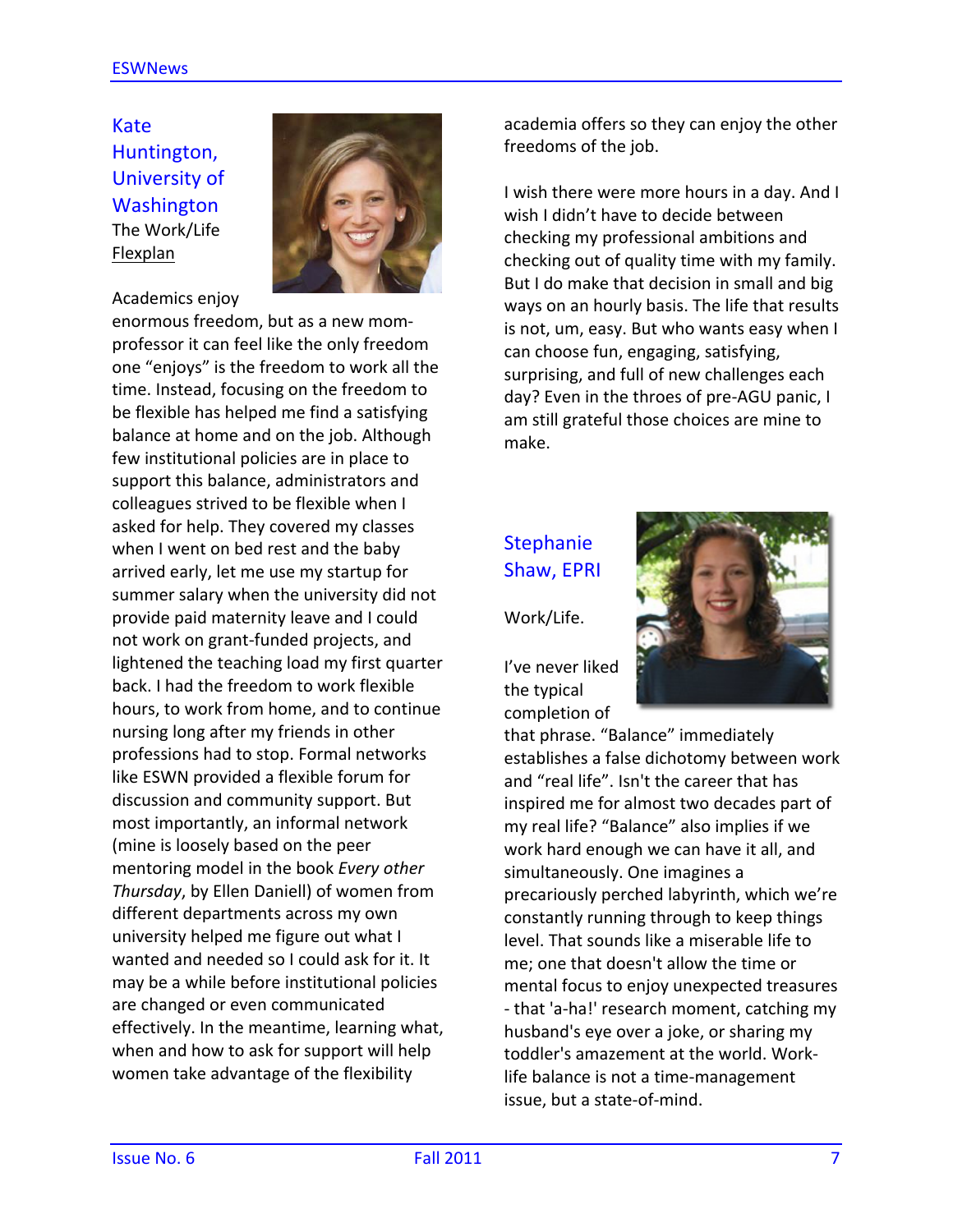My personal situation is an engaged Immediate family of 4 - two girls under 5, and a husband with a full-time profession including frequent travel, as does mine. My husband and I are always busy, constantly shifting negotiations of who does school pick-up or drop-off, always trying to figure out how to spend more time together than just weekend afternoons when the kids happen to be jointly napping, and barely managing to keep up with our close friends. But we do it together, and I love it. For every later-than-expected entrance to the office or rescheduled meeting due to the Thanksgiving tea party I almost forgot about, is paid back with the reemergence of the joie-de-vivre that children do so well, and the realization that I am helping raise a new generation of strong women that will be brave enough to aim for everything they want and yet still understand that all choices require trade-offs... that anything important demands our full attention for a time, perhaps temporarily to the detriment of other choices.

We cope with logistics by always having a contingency plan, a backup to the backup childcare plans, the ability to continually be flexible with what happens today... and then to still expect that something will soon throw everything to hell. But what's helped me have a fulfilling life (with work, family, personal, community, and all other aspects included) are those times when I'm able to revel in the chaos and appreciate whatever life brings. The same randomness that brings the violent stomach flu to your 2 year old the day your most-crucial NSF proposal is due is the same one that brings that angelic grubby little face running at top speed to yours with outstretched arms to show her adoration for no reason

whatsoever. So in short, I do my best to cut myself some slack. The work-life-everything experience isn't measured by the result of any single day, week, or year, but by the long haul. Look back over your last 5 years and ask if you were doing your best to have the life you wanted, even if sometimes that meant focusing too much on work and others playing hooky for important family time. Then look forward and do it again one day, and one school bake sale (for which you donated store-bought brownies), at a time.

Marilyn L. Fogel, **Carnegie** Institution of Washington



The Work/Life Challenge

Is it possible to be a  $1<sup>st</sup>$  class scientist, mother and wife at the same time? Lynn Margulis (who died last week) once said this is impossible. I am not sure what  $1<sup>st</sup>$  class really means in either context, but I think it's possible for women to achieve success as scientists, wives, and mothers at the same time. Learning to live with small imperfections is key. Finishing what you start is critical. Laughing at yourself is necessary. Taking a stand and doing what is "right" can help you sleep at night when unfinished business, housework, and relationships internally nag at 3:00 in the morning. Keep an eye on the long run, not short term setbacks.

I believe I could have been better at all three, but in retrospect, what I've done has been good enough, and maybe will be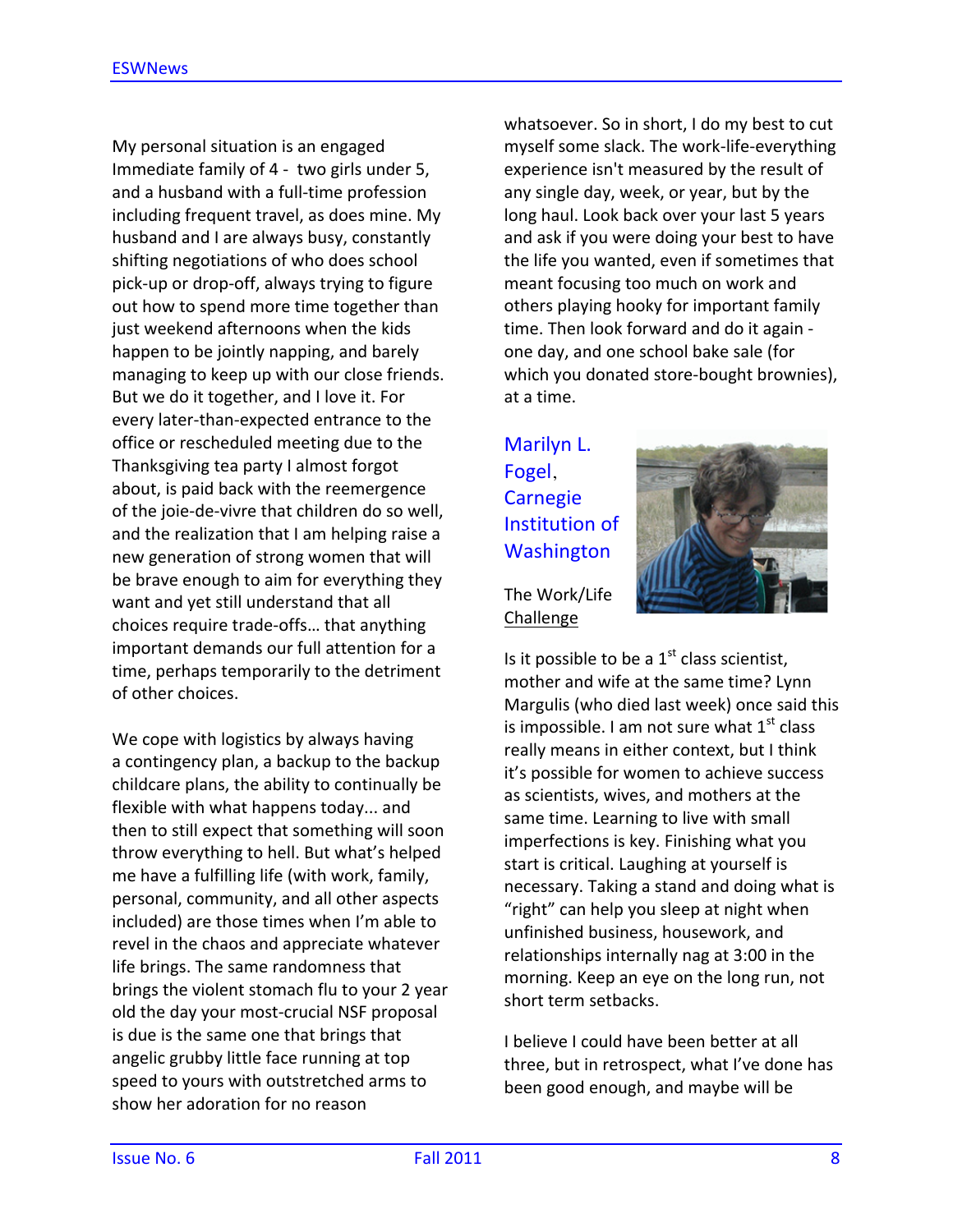judged by others to be  $1<sup>st</sup>$  class. That's not as important, however, as how I judge myself. To be comfortable in your own skin, to know what makes you happy, and to allow yourself to be what you want to be is as important to me as " $1<sup>st</sup>$  class". Rewards come at odd times. I have no great formal academic honors. But, my children talk about cool adventures, my husband and I continue to enjoy life, and I've had a whale of a good time with colleagues young and old. 

## Erika Marin-Spiotta, University of

**Wisconsin** Work/Life Acrobatics

Often I feel like it's a more than less awkward juggling act where the



goal is to try to keep as many balls up in the air as possible, fully recognizing and accepting that there are going to be balls hitting the ground (and that's ok. Hopefully it's not the same ball on the ground all the time). I admire my friends and colleagues who have one, two, three (ack!) children, especially those with no help at home.

It's easy to forget that it is no less easy for people without children, or without a partner, or with a long-distance relationship and no partner at home, or a dog waiting to be walked, to find the right balance between time spent on work and time spent on life, which means: You! Me! Ourselves! (What?) Yes, it's sometimes harder to make time for your own life and own personal needs than it is to make time for others. If nobody is waiting for you at home, it's very easy to stay at work later and later. But it's just as important for your own health and sanity to take time for yourself. Because we have less external demands on our time, we need to be extra careful to be efficient at work so that we can dedicate time to a hobby, to a sport, to sleep, or to your friends.

It helps to institute Thursday night dinners or Friday lunches with a group of friends and colleagues or to find yourself a gym buddy. Build yourself a support network. Because we're less likely to continuously flake out on our friends than ourselves, right? If you have a friend like me, eventually I will lovingly nag you into having a social life, and I expect no less in return. And you will remind me to heed my own words of advice.



A special thank you AGAIN to the ESWN Welcoming Committee, including Becca Barnes, Sarah Derouin and Asmeret Berhe. The Welcoming Committee is the first point of contact to new members and introduces them to ESWN's growing resources. Thank you!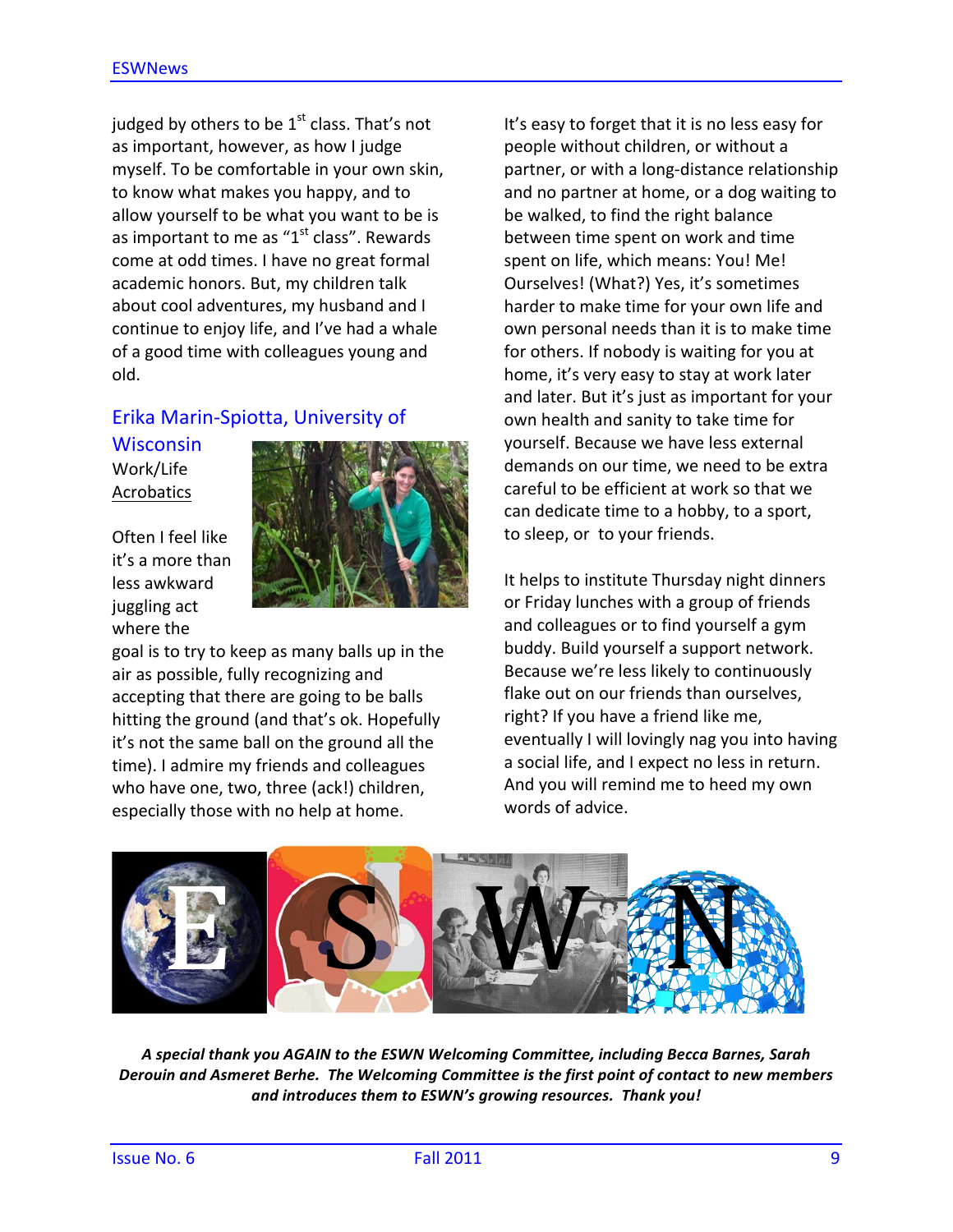## **2011 ESWN Listserv Highlights**

Allison Steiner, University of Michigan

Here is a quick summary and review of some of the topics covered in the listserv in 2011. Go back to check the archive if you are interested!

**January 2011:** This month had quite a few links to articles and discussions on women in science, including one of the first posts about the TED Sheryl Sandberg talk, one that I thought brought some new ideas to women and the career pipeline. Browse through the archive if you're looking for some new and old reading. (And if you haven't seen the Sandberg talk, go watch it NOW!)

**February 2011:** An article in Science titled "How not to success in academia" raised an interesting discussion about workplace productivity, how many hours it takes to survive on the tenure-track, and what that means for the elusive work/life issue.

**March 2011:** Considering a position overseas and wondering how to manage personal aspects like health insurance? Read the thread this month offering many suggestions on how to manage these practical personal details such that you can focus on the real professional work!

**May 2011:** Shaima Nasiri from Texas A&M asks for recommendations on a generalinterest book on science writing - resulting in a great list of suggestions from our members.

**July 2011:** One member asked about maternity leave and summer salaries  $-$  in many academic positions, your "summary salary" is based on grant money and the poster was in the position of being shortchanged part of her salary based on the timing of her pregnancy.

**July 2011:** Elizabeth Dahl at Loyola requested suggestions from ESWN members on climatechange books appropriate for non-science majors. Check out the archive for a lot of good suggestions for holiday gifts or suggested reading lists!

**August 2011:** An anonymous question from a member about advice on handling job interviews while pregnant. Tell them before the interview? Wait? Read the thread to hear the various opinions and perspectives on this topic.

**September 2011:** Two very popular threads this month coming from anonymous posts: (1) a member considering "opting-out" of science for several years to have children, and (2) negotiating a dual-career job offer. While the first topic brought a range of responses that depend on your personal perspective, the topic on dual-career hires brought a lot of (hopefully!) very practical advice to young job-seekers. My personal favorite quote is from Tami Bond: "Tenure track is like running a marathon. You may end with blisters, but you do not want to start with them." Get the offer in writing!

**October 2011:** Searching for websites and resources for our younger, K-12 set? Look no further: a thread this month lists available web resources to encourage our future colleagues.

**November 2011:** Practical advice for those oceanography students heading out to sea for the first time.

That's the round-up for 2011: here's to more great discussions in 2012!